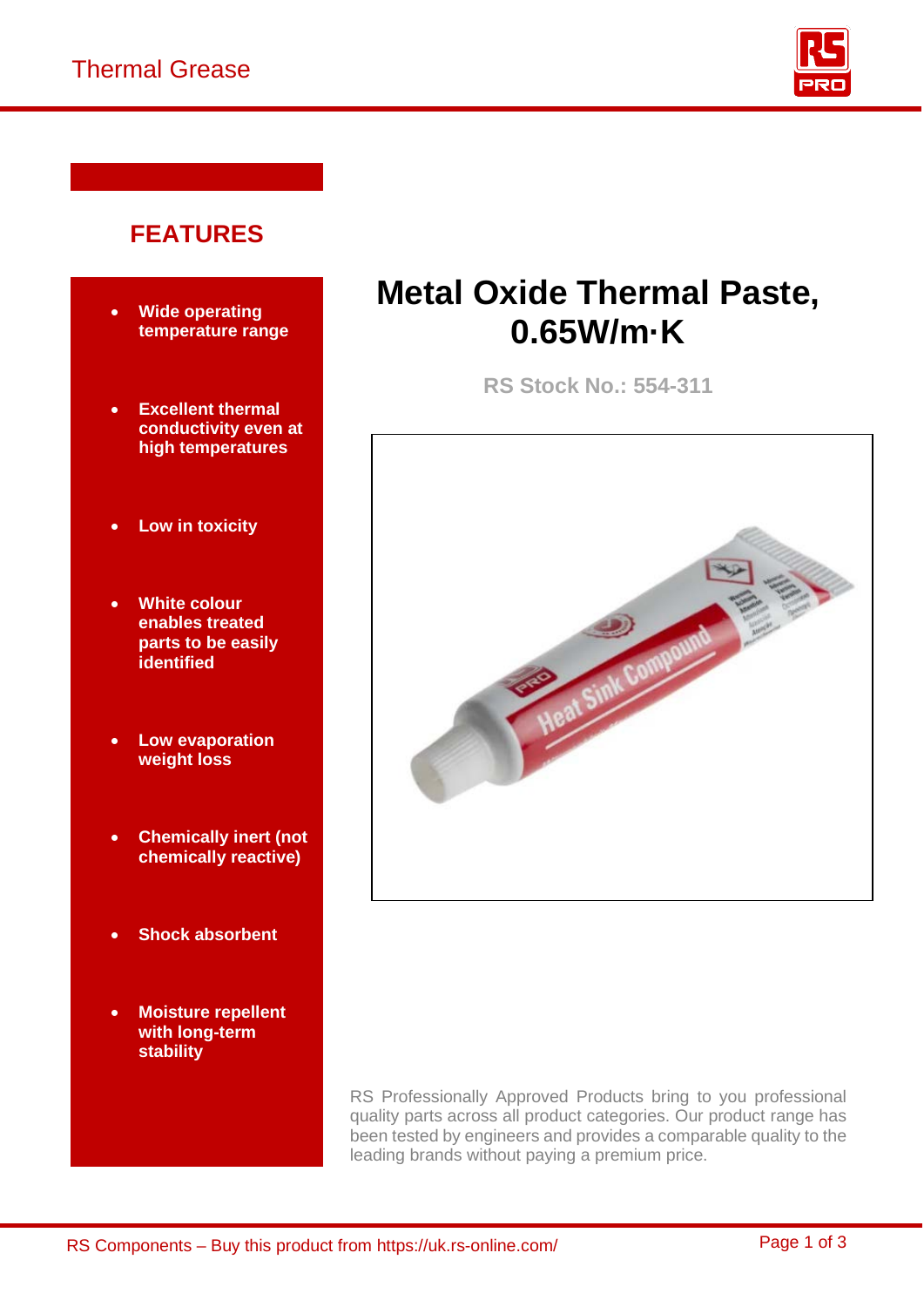

### **Product Description**

This thermal grease adhesive provides an excellent heat transfer between semiconductor devices and heat sinks. It is based on a silicone oil and therefore offers a wide operating temperature range and excellent stability at high temperatures. Improves electrical isolation when used in the normal way with insulating washers and reduce time lag in thermostats. This heat sink compound is recommended where the efficient and reliable thermal coupling of electrical and electronic components is required, or between any surface where thermal conductivity or heat dissipation is important.

## **General Specifications**

| <b>Material</b>                    | Metal Oxide                                                                                 |  |
|------------------------------------|---------------------------------------------------------------------------------------------|--|
| <b>Chemical Component</b>          | Powdered Metal Oxides, Silicone Oil                                                         |  |
| <b>Colour</b>                      | White                                                                                       |  |
| <b>Pack Size</b>                   | 20 <sub>mL</sub>                                                                            |  |
| <b>Thermo-conductive Component</b> | Powdered metal oxides                                                                       |  |
| <b>Application</b>                 | Overclocking and high performance CPUs,<br>CPU die and its integrated heat spreader, Solder |  |

## **Electrical Specifications**

| <b>Specific Resistance</b>  | 1 x $10_{14}$ Ohms/cm |
|-----------------------------|-----------------------|
| <b>Thermal Conductivity</b> | 0.65W/m·K             |
| Dielectric Strength         | $16$ kV/mm            |

#### **Mechanical Specifications**

| <b>Penetration</b>                 | 310               |
|------------------------------------|-------------------|
| Weight Loss after 96 hours @ 100°C | $1\%$             |
| Density @ 20°C                     | $\vert$ 2.0 g/cm3 |